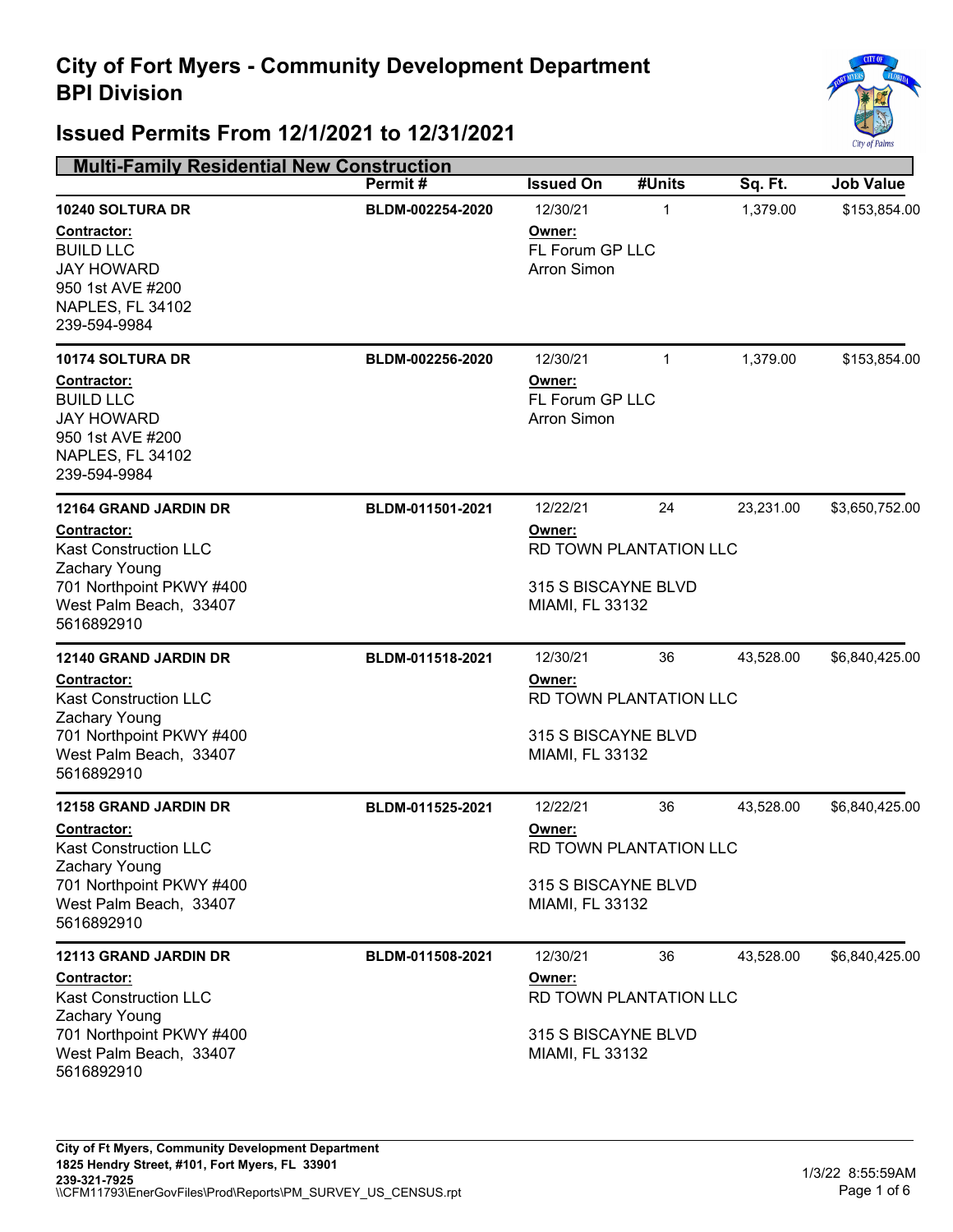

### **Issued Permits From 12/1/2021 to 12/31/2021**

| <b>12152 GRAND JARDIN DR</b> | BLDM-011506-2021 | 12/15/21               | 24 | 33.874.00 | \$5.323.299.00 |
|------------------------------|------------------|------------------------|----|-----------|----------------|
| <b>Contractor:</b>           |                  | Owner:                 |    |           |                |
| <b>Kast Construction LLC</b> |                  | RD TOWN PLANTATION LLC |    |           |                |
| Zachary Young                |                  |                        |    |           |                |
| 701 Northpoint PKWY #400     |                  | 315 S BISCAYNE BLVD    |    |           |                |
| West Palm Beach, 33407       |                  | MIAMI. FL 33132        |    |           |                |
| 5616892910                   |                  |                        |    |           |                |

#### **Single Family - New**

|                                                | Permit#          | <b>Issued On</b>                  | #Units               | Sq. Ft.  | <b>Job Value</b> |  |
|------------------------------------------------|------------------|-----------------------------------|----------------------|----------|------------------|--|
| <b>2187 CRANFORD AVE</b>                       | BLDR-012091-2021 | 12/17/21                          | 1                    | 1,835.00 | \$234,594.00     |  |
| Contractor:<br><b>HAYES HOME SOLUTIONS LLC</b> |                  | Owner:                            |                      |          |                  |  |
| <b>BLAINE HAYES</b><br>1168 WINDING MEADOWS RD |                  | Dennis Bobby<br>2187 Cranford AVE |                      |          |                  |  |
| ROCKLEDGE, FL 32955<br>3216151719              |                  | $\overline{\phantom{a}}$          |                      |          |                  |  |
| <b>2727 LARMIE ST</b>                          | BLDR-013604-2021 | 12/17/21                          | 1                    | 1,835.00 | \$234,594.00     |  |
| Contractor:                                    |                  | Owner:                            |                      |          |                  |  |
| <b>HAYES HOME SOLUTIONS LLC</b>                |                  |                                   |                      |          |                  |  |
| <b>BLAINE HAYES</b>                            |                  | <b>JOHN PRUITT</b>                |                      |          |                  |  |
| 1168 WINDING MEADOWS RD<br>ROCKLEDGE, FL 32955 |                  | 903 Tena AVE                      |                      |          |                  |  |
| 3216151719                                     |                  | Lehigh Acres, FL<br>239-822-0807  |                      |          |                  |  |
| <b>3939 E RIVER DR</b>                         | BLDR-012353-2021 | 12/9/21                           | 1                    | 3,053.00 | \$359,900.00     |  |
| Contractor:                                    |                  | Owner:                            |                      |          |                  |  |
| <b>TUNDRA HOMES INC</b>                        |                  |                                   |                      |          |                  |  |
| DAVID GYDOSH                                   |                  | Herald & Helene Hirsch            |                      |          |                  |  |
| 912 SE 46TH LN #SUITE 203                      |                  | 3939 E RIVER DR                   |                      |          |                  |  |
| CAPE CORAL, FL 33904<br>239-541-1453           |                  |                                   | FORT MYERS, FL 33916 |          |                  |  |

| <b>Single Family Attached - New</b> |                  |        |                                                          |                            |  |  |  |
|-------------------------------------|------------------|--------|----------------------------------------------------------|----------------------------|--|--|--|
| Permit#                             | <b>Issued On</b> | #Units | Sq. Ft.                                                  | <b>Job Value</b>           |  |  |  |
| BLDR-011164-2021                    | 12/6/21          |        | 1.631.00                                                 | \$216,806.00               |  |  |  |
|                                     | Owner:           |        |                                                          |                            |  |  |  |
|                                     |                  |        |                                                          |                            |  |  |  |
|                                     |                  |        |                                                          |                            |  |  |  |
|                                     |                  |        |                                                          |                            |  |  |  |
|                                     |                  |        |                                                          |                            |  |  |  |
|                                     |                  |        |                                                          |                            |  |  |  |
|                                     |                  |        | LENNAR HOMES LLC<br>FORT MYERS, FL 33966<br>239-931-4779 | 10481 BEN C PRATT/SIX MILE |  |  |  |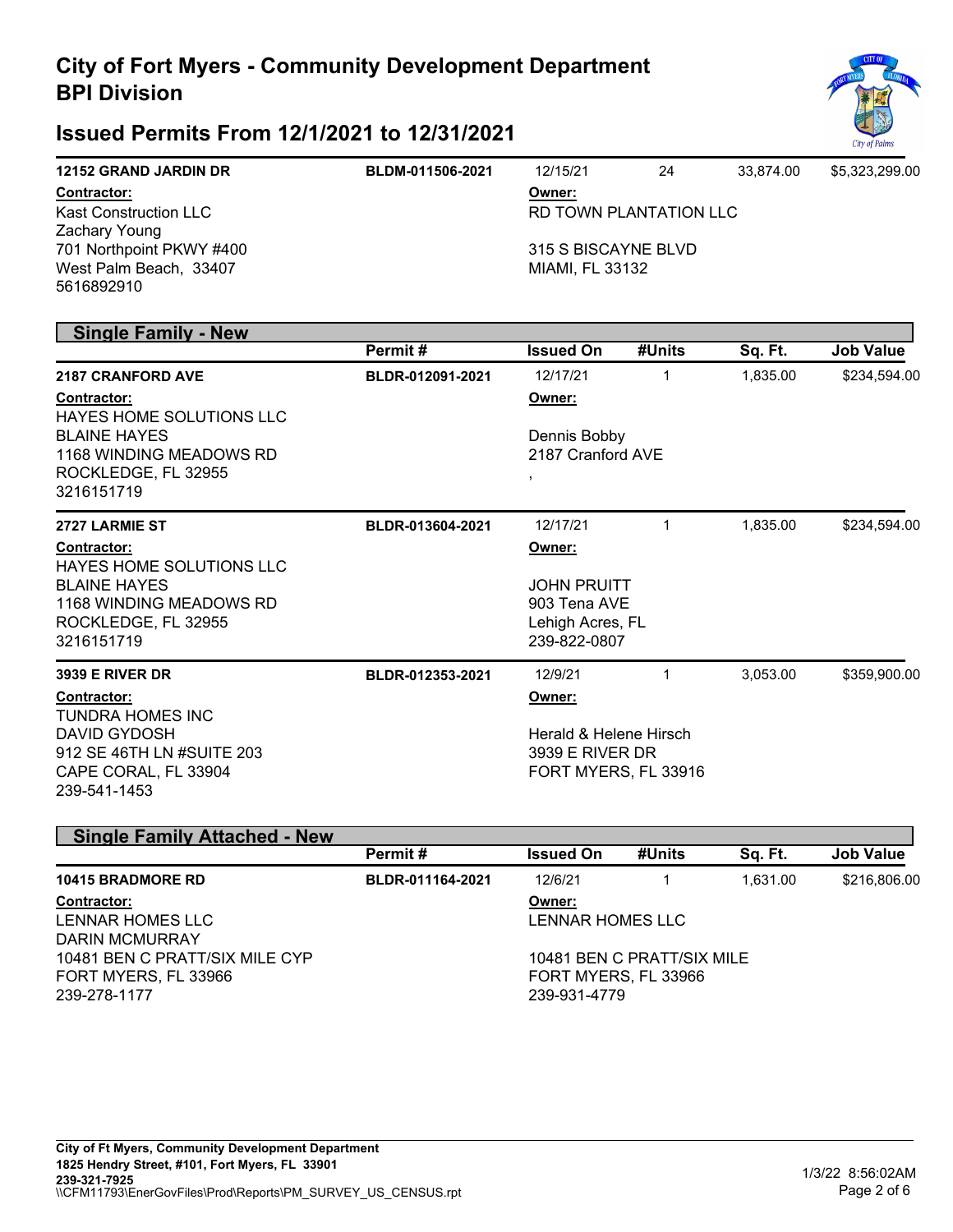

| <b>10411 BRADMORE RD</b>                                               | BLDR-011166-2021                  | 12/6/21                                                            | $\mathbf{1}$ | 1,685.00 | \$225,170.00 |
|------------------------------------------------------------------------|-----------------------------------|--------------------------------------------------------------------|--------------|----------|--------------|
| Contractor:<br>LENNAR HOMES LLC<br><b>DARIN MCMURRAY</b>               |                                   | Owner:<br>LENNAR HOMES LLC                                         |              |          |              |
| 10481 BEN C PRATT/SIX MILE CYP<br>FORT MYERS, FL 33966<br>239-278-1177 |                                   | 10481 BEN C PRATT/SIX MILE<br>FORT MYERS, FL 33966<br>239-931-4779 |              |          |              |
| <b>10425 BRADMORE RD</b>                                               | BLDR-011158-2021                  | 12/3/21                                                            | $\mathbf{1}$ | 1,631.00 | \$216,806.00 |
| <b>Contractor:</b><br>LENNAR HOMES LLC<br><b>DARIN MCMURRAY</b>        | Owner:<br><b>LENNAR HOMES LLC</b> |                                                                    |              |          |              |
| 10481 BEN C PRATT/SIX MILE CYP<br>FORT MYERS, FL 33966<br>239-278-1177 |                                   | 10481 BEN C PRATT/SIX MILE<br>FORT MYERS, FL 33966<br>239-931-4779 |              |          |              |
| <b>10403 BRADMORE RD</b>                                               | BLDR-011169-2021                  | 12/6/21                                                            | $\mathbf{1}$ | 1,631.00 | \$216,806.00 |
| Contractor:<br>LENNAR HOMES LLC<br><b>DARIN MCMURRAY</b>               | Owner:<br><b>LENNAR HOMES LLC</b> |                                                                    |              |          |              |
| 10481 BEN C PRATT/SIX MILE CYP<br>FORT MYERS, FL 33966<br>239-278-1177 |                                   | 10481 BEN C PRATT/SIX MILE<br>FORT MYERS, FL 33966<br>239-931-4779 |              |          |              |
| <b>10413 BRADMORE RD</b>                                               | BLDR-011165-2021                  | 12/6/21                                                            | $\mathbf{1}$ | 1,631.00 | \$216,806.00 |
| Contractor:<br>LENNAR HOMES LLC<br><b>DARIN MCMURRAY</b>               |                                   | Owner:<br><b>LENNAR HOMES LLC</b>                                  |              |          |              |
| 10481 BEN C PRATT/SIX MILE CYP<br>FORT MYERS, FL 33966<br>239-278-1177 |                                   | 10481 BEN C PRATT/SIX MILE<br>FORT MYERS, FL 33966<br>239-931-4779 |              |          |              |
| <b>10421 BRADMORE RD</b>                                               | BLDR-011160-2021                  | 12/6/21                                                            | $\mathbf{1}$ | 1,631.00 | \$216,806.00 |
| Contractor:<br><b>LENNAR HOMES LLC</b><br><b>DARIN MCMURRAY</b>        |                                   | Owner:<br>LENNAR HOMES LLC                                         |              |          |              |
| 10481 BEN C PRATT/SIX MILE CYP<br>FORT MYERS, FL 33966<br>239-278-1177 |                                   | 10481 BEN C PRATT/SIX MILE<br>FORT MYERS, FL 33966<br>239-931-4779 |              |          |              |
| <b>10389 BRADMORE RD</b>                                               | BLDR-011177-2021                  | 12/6/21                                                            | $\mathbf{1}$ | 1,685.00 | \$225,170.00 |
| <b>Contractor:</b><br><b>LENNAR HOMES LLC</b><br><b>DARIN MCMURRAY</b> |                                   | Owner:<br>LENNAR HOMES LLC                                         |              |          |              |
| 10481 BEN C PRATT/SIX MILE CYP<br>FORT MYERS, FL 33966<br>239-278-1177 |                                   | 10481 BEN C PRATT/SIX MILE<br>FORT MYERS, FL 33966<br>239-931-4779 |              |          |              |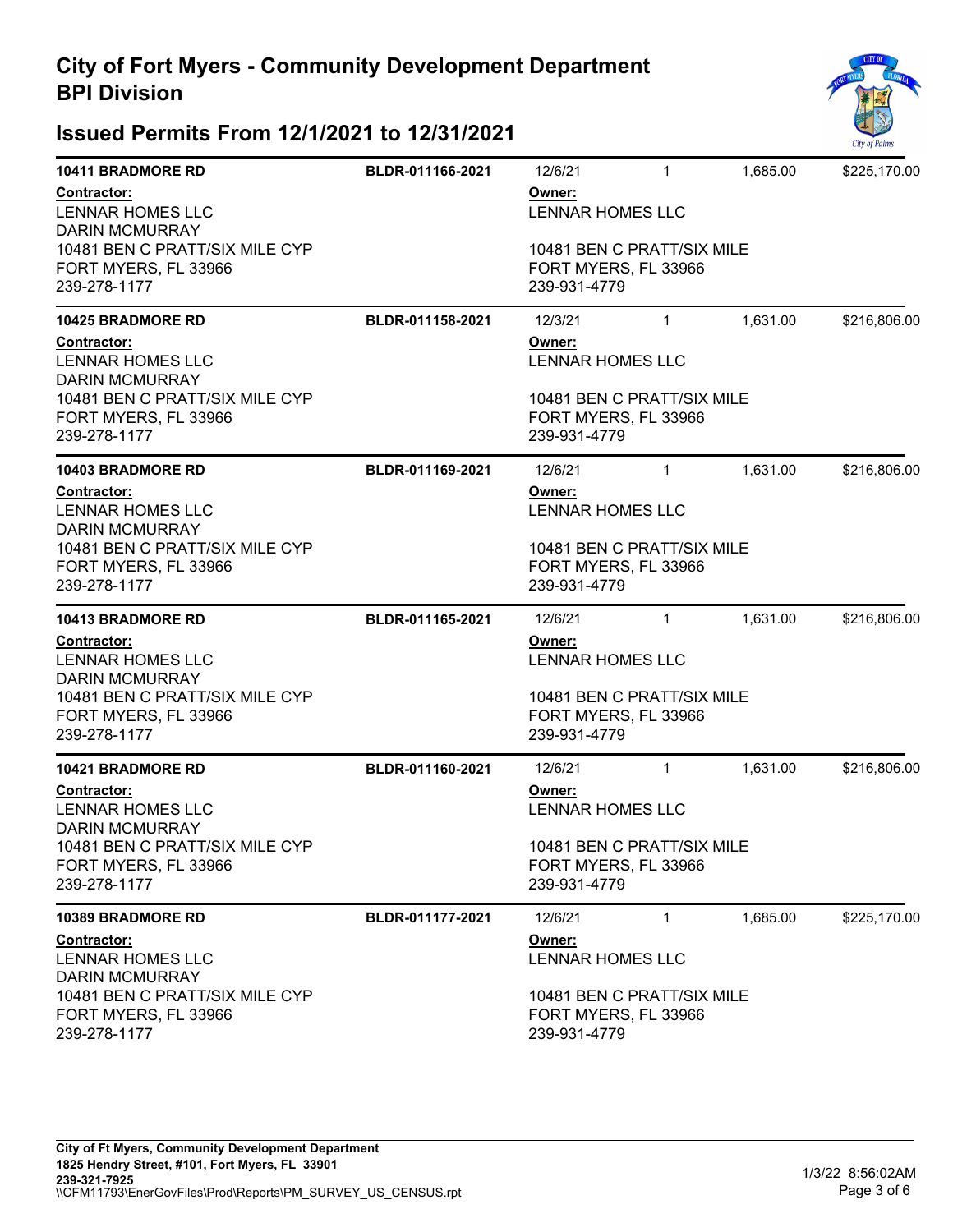

| <b>10417 BRADMORE RD</b>                                               | BLDR-011162-2021                  | 12/6/21                                                                                                 | $\mathbf{1}$ | 1,631.00 | \$216,806.00 |  |
|------------------------------------------------------------------------|-----------------------------------|---------------------------------------------------------------------------------------------------------|--------------|----------|--------------|--|
| Contractor:<br><b>LENNAR HOMES LLC</b><br><b>DARIN MCMURRAY</b>        |                                   | Owner:<br><b>LENNAR HOMES LLC</b><br>10481 BEN C PRATT/SIX MILE<br>FORT MYERS, FL 33966<br>239-931-4779 |              |          |              |  |
| 10481 BEN C PRATT/SIX MILE CYP<br>FORT MYERS, FL 33966<br>239-278-1177 |                                   |                                                                                                         |              |          |              |  |
| <b>10395 BRADMORE RD</b>                                               | BLDR-011174-2021                  | 12/6/21                                                                                                 | $\mathbf{1}$ | 1,631.00 | \$216,806.00 |  |
| <b>Contractor:</b><br><b>LENNAR HOMES LLC</b><br><b>DARIN MCMURRAY</b> |                                   | Owner:<br><b>LENNAR HOMES LLC</b>                                                                       |              |          |              |  |
| 10481 BEN C PRATT/SIX MILE CYP<br>FORT MYERS, FL 33966<br>239-278-1177 |                                   | 10481 BEN C PRATT/SIX MILE<br>FORT MYERS, FL 33966<br>239-931-4779                                      |              |          |              |  |
| <b>10407 BRADMORE RD</b>                                               | BLDR-011167-2021                  | 12/6/21                                                                                                 | $\mathbf{1}$ | 1,685.00 | \$225,170.00 |  |
| Contractor:<br><b>LENNAR HOMES LLC</b><br><b>DARIN MCMURRAY</b>        | Owner:<br><b>LENNAR HOMES LLC</b> |                                                                                                         |              |          |              |  |
| 10481 BEN C PRATT/SIX MILE CYP<br>FORT MYERS, FL 33966<br>239-278-1177 |                                   | 10481 BEN C PRATT/SIX MILE<br>FORT MYERS, FL 33966<br>239-931-4779                                      |              |          |              |  |
| <b>10397 BRADMORE RD</b>                                               | BLDR-011173-2021                  | 12/6/21                                                                                                 | $\mathbf{1}$ | 1,631.00 | \$216,806.00 |  |
| Contractor:<br><b>LENNAR HOMES LLC</b><br><b>DARIN MCMURRAY</b>        |                                   | Owner:<br><b>LENNAR HOMES LLC</b>                                                                       |              |          |              |  |
| 10481 BEN C PRATT/SIX MILE CYP<br>FORT MYERS, FL 33966<br>239-278-1177 |                                   | 10481 BEN C PRATT/SIX MILE<br>FORT MYERS, FL 33966<br>239-931-4779                                      |              |          |              |  |
| <b>10429 BRADMORE RD</b>                                               | BLDR-011156-2021                  | 12/3/21                                                                                                 | $\mathbf{1}$ | 1,685.00 | \$225,170.00 |  |
| Contractor:<br><b>LENNAR HOMES LLC</b><br><b>DARIN MCMURRAY</b>        |                                   | Owner:<br>LENNAR HOMES LLC                                                                              |              |          |              |  |
| 10481 BEN C PRATT/SIX MILE CYP<br>FORT MYERS, FL 33966<br>239-278-1177 |                                   | 10481 BEN C PRATT/SIX MILE<br>FORT MYERS, FL 33966<br>239-931-4779                                      |              |          |              |  |
| 10399 BRADMORE RD                                                      | BLDR-011172-2021                  | 12/6/21                                                                                                 | $\mathbf{1}$ | 1,631.00 | \$216,806.00 |  |
| <b>Contractor:</b><br><b>LENNAR HOMES LLC</b><br><b>DARIN MCMURRAY</b> |                                   | Owner:<br>LENNAR HOMES LLC                                                                              |              |          |              |  |
| 10481 BEN C PRATT/SIX MILE CYP<br>FORT MYERS, FL 33966<br>239-278-1177 |                                   | 10481 BEN C PRATT/SIX MILE<br>FORT MYERS, FL 33966<br>239-931-4779                                      |              |          |              |  |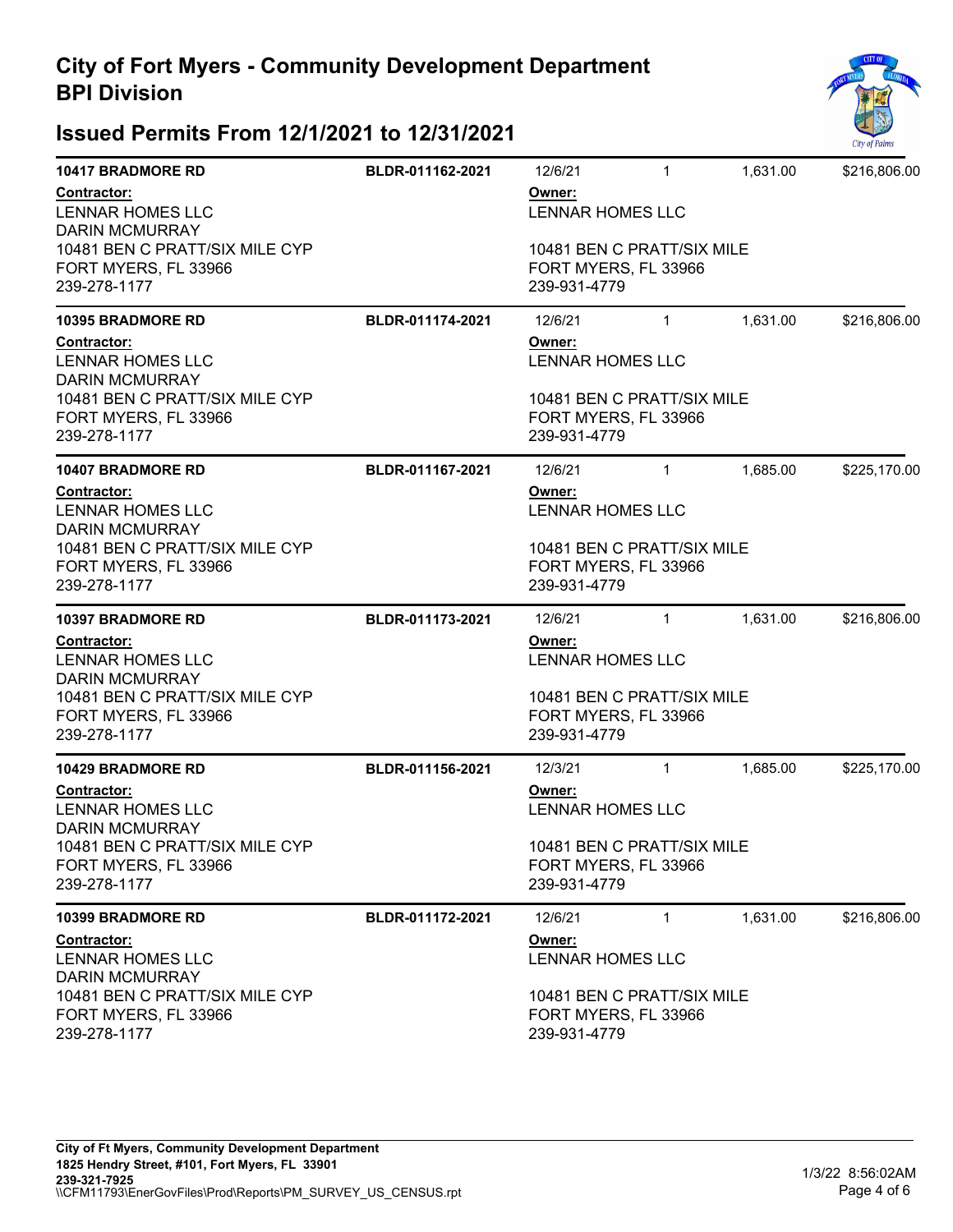

| <b>10405 BRADMORE RD</b>                                                                      | BLDR-011168-2021                  | 12/6/21                                                            | $\mathbf{1}$ | 1,631.00 | \$216,806.00 |  |
|-----------------------------------------------------------------------------------------------|-----------------------------------|--------------------------------------------------------------------|--------------|----------|--------------|--|
| Contractor:<br>LENNAR HOMES LLC<br><b>DARIN MCMURRAY</b>                                      |                                   | Owner:<br>LENNAR HOMES LLC                                         |              |          |              |  |
| 10481 BEN C PRATT/SIX MILE CYP<br>FORT MYERS, FL 33966<br>239-278-1177                        |                                   | 10481 BEN C PRATT/SIX MILE<br>FORT MYERS, FL 33966<br>239-931-4779 |              |          |              |  |
| <b>10393 BRADMORE RD</b>                                                                      | BLDR-011175-2021                  | 12/6/21                                                            | $\mathbf{1}$ | 1,631.00 | \$216,806.00 |  |
| Contractor:<br>Owner:<br>LENNAR HOMES LLC<br><b>LENNAR HOMES LLC</b><br><b>DARIN MCMURRAY</b> |                                   |                                                                    |              |          |              |  |
| 10481 BEN C PRATT/SIX MILE CYP<br>FORT MYERS, FL 33966<br>239-278-1177                        |                                   | 10481 BEN C PRATT/SIX MILE<br>FORT MYERS, FL 33966<br>239-931-4779 |              |          |              |  |
| <b>10423 BRADMORE RD</b>                                                                      | BLDR-011159-2021                  | 12/3/21                                                            | $\mathbf{1}$ | 1,631.00 | \$216,806.00 |  |
| Contractor:<br>LENNAR HOMES LLC<br><b>DARIN MCMURRAY</b>                                      | Owner:<br><b>LENNAR HOMES LLC</b> |                                                                    |              |          |              |  |
| 10481 BEN C PRATT/SIX MILE CYP<br>FORT MYERS, FL 33966<br>239-278-1177                        |                                   | 10481 BEN C PRATT/SIX MILE<br>FORT MYERS, FL 33966<br>239-931-4779 |              |          |              |  |
| <b>4373 LEMONGRASS DR</b>                                                                     | BLDR-013186-2021                  | 12/14/21                                                           | $\mathbf{1}$ | 2,924.00 | \$369,768.00 |  |
| Contractor:<br><b>LENNAR HOMES LLC</b><br><b>DARIN MCMURRAY</b>                               |                                   | Owner:<br>CALATLANTIC GROUP INC                                    |              |          |              |  |
| 10481 BEN C PRATT/SIX MILE CYP<br>FORT MYERS, FL 33966<br>239-278-1177                        |                                   | 825 CORAL RIDGE DR<br>CORAL SPRINGS, FL 33071<br>954-575-7370      |              |          |              |  |
| <b>10391 BRADMORE RD</b>                                                                      | BLDR-011176-2021                  | 12/6/21                                                            | $\mathbf{1}$ | 1,631.00 | \$216,806.00 |  |
| <b>Contractor:</b><br>LENNAR HOMES LLC<br><b>DARIN MCMURRAY</b>                               |                                   | Owner:<br><b>LENNAR HOMES LLC</b>                                  |              |          |              |  |
| 10481 BEN C PRATT/SIX MILE CYP<br>FORT MYERS, FL 33966<br>239-278-1177                        |                                   | 10481 BEN C PRATT/SIX MILE<br>FORT MYERS, FL 33966<br>239-931-4779 |              |          |              |  |
| <b>4363 LEMONGRASS DR</b>                                                                     | BLDR-013187-2021                  | 12/14/21                                                           | $\mathbf{1}$ | 2,629.00 | \$337,155.00 |  |
| <b>Contractor:</b><br>LENNAR HOMES LLC<br><b>DARIN MCMURRAY</b>                               |                                   | Owner:<br>CALATLANTIC GROUP INC                                    |              |          |              |  |
| 10481 BEN C PRATT/SIX MILE CYP<br>FORT MYERS, FL 33966<br>239-278-1177                        |                                   | 825 CORAL RIDGE DR<br>CORAL SPRINGS, FL 33071<br>954-575-7370      |              |          |              |  |